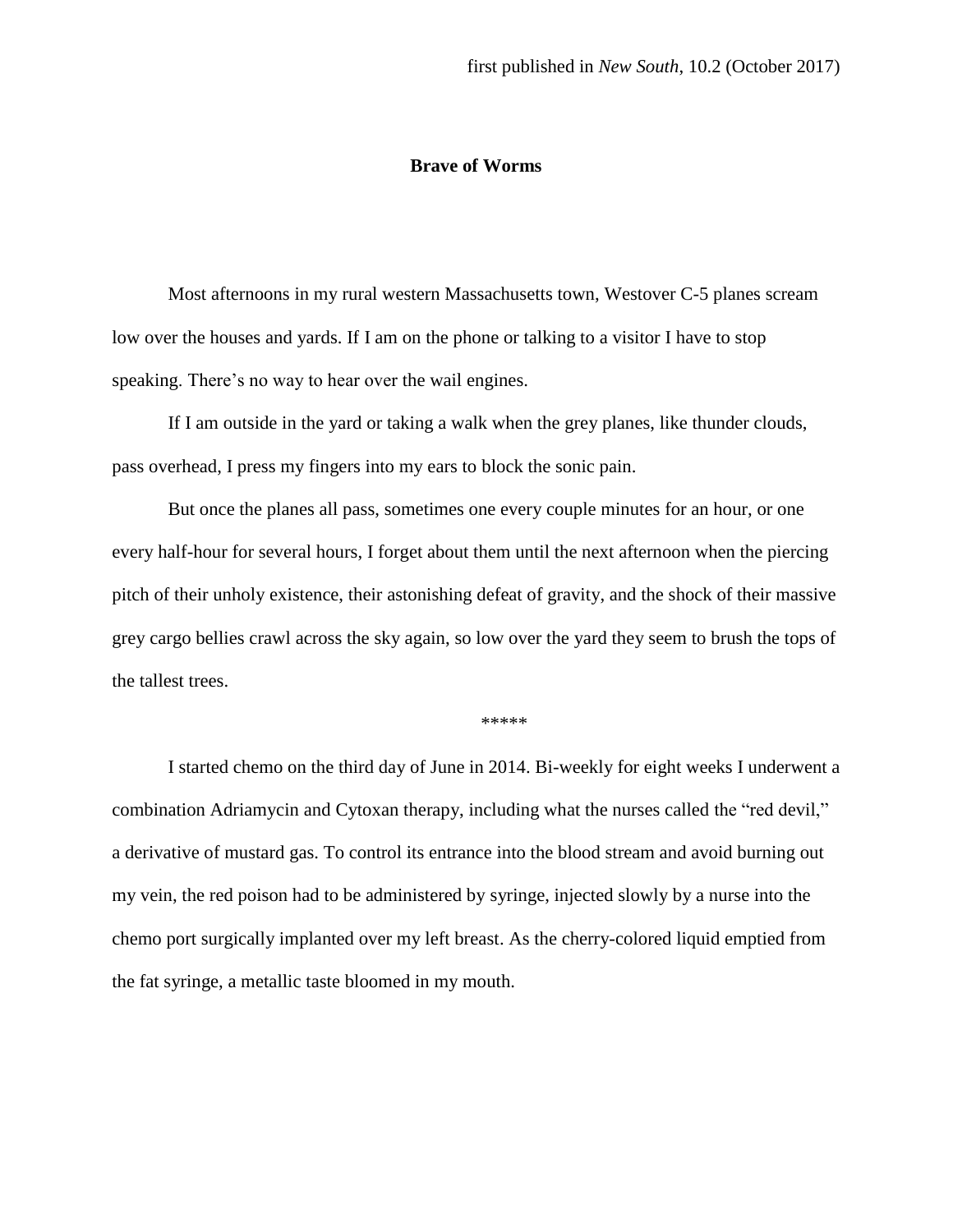When I had had the chemo port inserted under the skin by my collar bone, the nurses and other medical staff assured me that I would think it was the "best thing ever." I never thought it was the best thing ever.

Two years later, where the port had been inserted, there is still an angry pink blotch circling bumpy white scar tissue.

The chemo stations at the D'Amour Cancer Center—the Cancer Center of Love—line the outer edges of the Infusion Suite. I am not inventing these names. To be truthful, the hospital building is named for a benefactor whose last name happens to be D'Amour. But that coincidence merely highlights how the language of cancer treatment is otherwise purposefully designed to cushion the blow of diagnosis, of death. A beautifully wrapped present in which boxes are nestled in other boxes, surrounded by tissue paper and bubble wrap, but in the final, inner box is a sleeping cobra.

The cancer lexicon, as has been noted countless times before, often implies warfare. Cancer *invades*. Patients and doctors *fight*. Some *beat* the disease. More than 40,000 women a year lose their *battles* with breast cancer. Throughout treatment, I never felt as though I was fighting anything. I did at times feel helpless, scared, and absolutely alone. I often felt as though I was *submitting to* others, the nurses and phlebotomists who stuck needles in my veins, anesthesiologists who told me to breathe naturally and count backwards, radiologists who patted me reassuringly before punching biopsy needles into my breast, the surgeon who sliced into my breast and armpit. Radiation therapy was the worst. Every day for six weeks I had to lie on a table while three technicians positioned me, measured my breast and wrote on me, even permanently tattooed my skin. They cautioned me to remain motionless, then they left the room,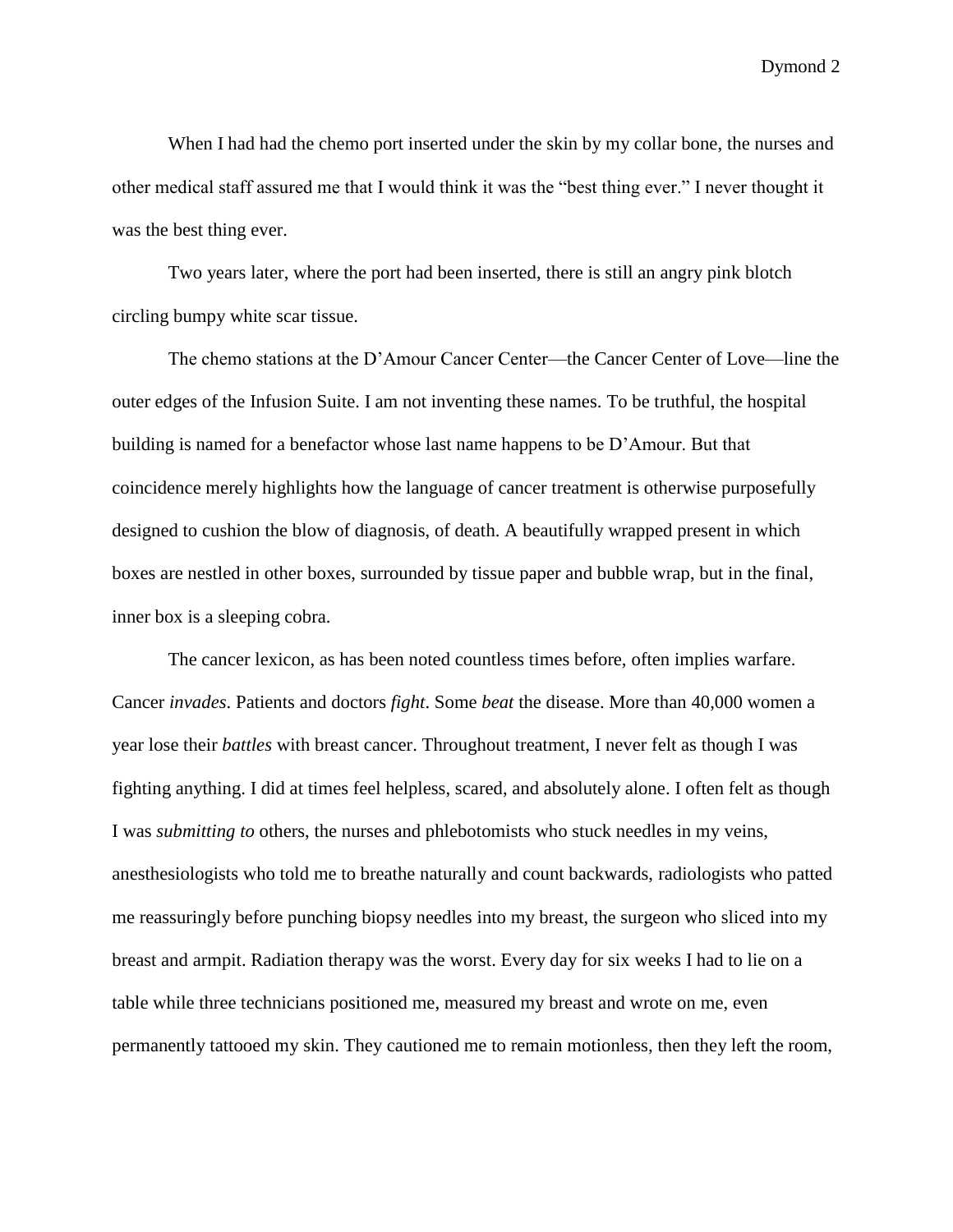closing a massive lead door behind them, leaving me prone for a half-hour while a giant metal Cyclops aimed radiation into my breast, armpit, and neck.

Along with the cell-destroying chemicals pumped into my veins, I was given massive doses of anti-nausea medication. Emend was the most expensive with a co-pay of \$150 per tablet. The pills came in individually wrapped pouches. The first time I took one the nurse asked me if I knew how to extract the pill. I thought I did but my hands shook so much that I pushed the pill too hard against the tinfoil covering and the tablet exploded. A fountain of expensive sprinkles spilled over my lap and onto the floor. The nurse retrieved another \$150 pill from the pharmacy and opened it for me, waving away my concern about the expense.

I never vomited from chemo. At times I experienced a low-level nausea, but not enough to take all four of the different anti-nausea medications on offer.

Back at home after the morning's "infusion"—as though I had gone out for a cup of herbal tea—I lay on the couch. By midafternoon the Westover planes were parading overhead.

\*\*\*\*\*

According to the Westover Air Reserve Base website, the tails of the C-5s are as high as a six-story building. One plane can carry a 74-ton mobile scissors bridge, a convenient portable infrastructure when troops need to cross rivers. Westover had been slated for decommissioning and then 9/11 happened and it came back to life. While the U.S. made plans to invade Afghanistan, the cargo planes screeched across the sky. Equipment was on the move.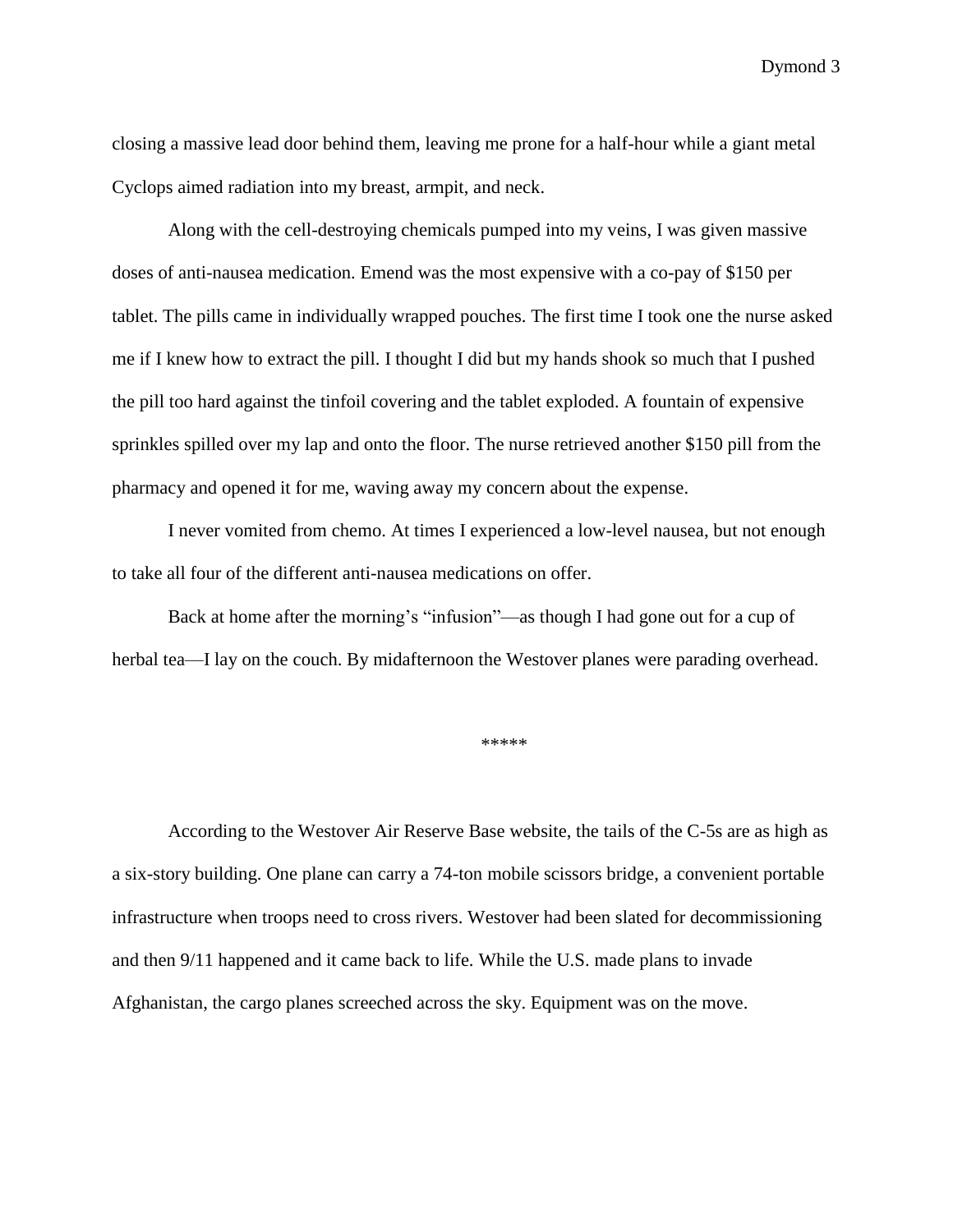I bragged to friends that we knew the invasion of Iraq would happen before George W. Bush's ultimatum to Saddam Hussein. How did we know? The planes came and went in greater numbers, the aeronautical equivalent of marching soldiers.

More recently the passing planes announced the U.S.'s involvement in the Syrian civil war.

Unlike the BBC WWII dramas I like to watch, in which the RAF pilots zoom across the sky to the sound of swelling, heroic orchestra music, the Westover planes in their slower, heavier bodies imply a more mundane, even humdrum side of war. The stagecraft of killing.

In the summer of 2009, one of the C-5A Galaxy jets dropped two of its wheels not too far from my house. Each plane has 28 wheels in its landing gear and each wheel weighs more than 150 pounds. The wheels landed in a wooded area where people hike and hunt, where I have watched dozens of wild turkeys cross a trail in single file and where a moose aimed its gawky body one icy February day as it loped across the road in front of my car, its tall cartoon legs seemingly too spindly to hold up its torso and massive head.

No one was hurt by the landing gear. Sometimes, while I am sitting at my computer or lying in bed, I imagine the weight of 150-pound wheels crashing into my house, collapsing ceilings and floors as easily I can crush tissue paper.

\*\*\*\*\*

*Oncology* derives from *onkos*, the Greek word for "burden" or "load" or "mass."

The April that I was diagnosed with breast cancer, I had just finished teaching Kristen Iversen's memoir *Full Body Burden* about growing up next to the secret plutonium trigger